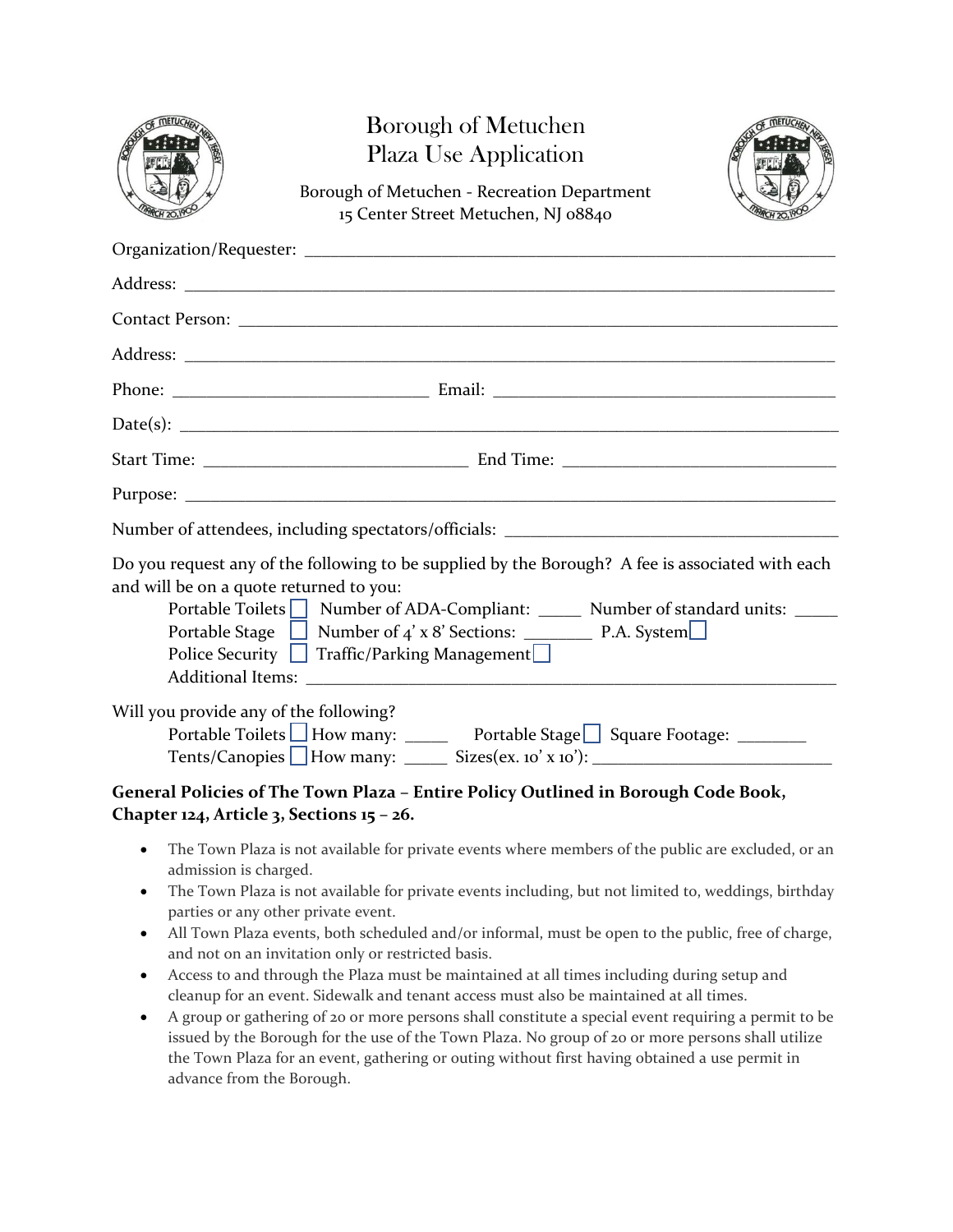- The issuance of use permits shall be limited to Metuchen-based public, school, civic and nonprofit associations, groups or entities and Metuchen-based for-profit businesses or entities.
- A detailed map of the Plaza must be submitted showing the desired area or location in the Town Plaza sought to be used for the event and a detailed description of all equipment, vendors, vehicles and associated items for use during the event.
- A security deposit in the amount of \$250 made payable to the "Borough of Metuchen" shall be submitted with the application.
- A permit fee of \$300 for a full-day use of the Town Plaza. Full day shall be the use of the Town Plaza for over five hours. A permit fee of \$150 for a half-day use of the Town Plaza. Setup and cleanup time shall be factored into the time required and which permit is required. Permit fee shall be waived by the Borough for all public entities and Metuchen-based school, civic, community, nonprofit, charitable, associations, entities or groups.
- Permit Holder shall be liable for all loss, damage or injury sustained by any person whatever by reason of the negligence of the person or persons to whom such permit shall have been issued.
- Permit Holder shall be responsible for cleaning up the Town Plaza during and upon the conclusion of an event. The Department of Public Works shall not be responsible for the cleanup or maintenance of the Town Plaza both during and after an event. Any Permit Holder utilizing the Town Plaza is also responsible for moving Plaza furniture, to the extent necessary and approved by permit for their event. Upon the conclusion of the event, any Permit Holder utilizing the Town's Plaza shall return all of the Plaza furniture to its original location. Failure to maintain, clean up and/or return Plaza furniture will result in the loss or deduction of the security deposit.
- Any tent or canopy utilized in the Town Plaza must be properly weighted for wind resistance. Tents or canopies greater than 10 feet by 10 feet must be weighted with concrete. Spikes cannot be hammered into the Plaza surface to secure tents, canopies or other equipment.

### **Application Instructions**

- Application must be completed and signed prior to submission for review. Incomplete and/or unsigned applications will not be reviewed.
- False, omitted, or incorrect information will be cause for application denial.
- Upon approval of application, you will be informed of fees and manner to make payment. Payment must be made prior to date of event(s).
- Certificate of Insurance must be presented prior to issuance of permit. Additional Insured/Certificate Holder shall be "Borough of Metuchen, 500 Main Street, Metuchen NJ 08840".
- Insurance coverage must meet the following minimum requirements:
	- o Bodily Injury in the amount of \$1,000,000 and any occurrence in the aggregate of \$3,000,000
	- o Property Damage for each occurrence in the aggregate amount of \$500,000
	- o Additional Insureds must include Borough of Metuchen, its officers, employees, agents and representatives and Metuchen Downtown Alliance, its officers, agents and representatives.
- Permit may be revoked at any time at discretion of Borough Administrator, Police Chief, or Recreation Director.
- Applications must be made at least 60 days prior to start of permit for review.

Applicant does hereby agree to indemnify and hold harmless the Borough of Metuchen, its officers, employees and agents, from and against all liability, claims and demands on account of injury, loss or damage, or any other loss of any kind whatsoever; which arise out of are in any manner connected with this event. Applicant agrees to be legally and financially responsible for the conduct and control of both patron and participant, and to comply with all federal, state and local laws, and the Borough of Metuchen policies relative to community use of Borough property.

#### Applicant Signature: \_\_\_\_\_\_\_\_\_\_\_\_\_\_\_\_\_\_\_\_\_\_\_\_\_\_\_\_\_\_\_\_\_\_\_\_\_\_\_\_\_\_\_\_\_ Date: \_\_\_\_\_\_\_\_\_\_\_\_\_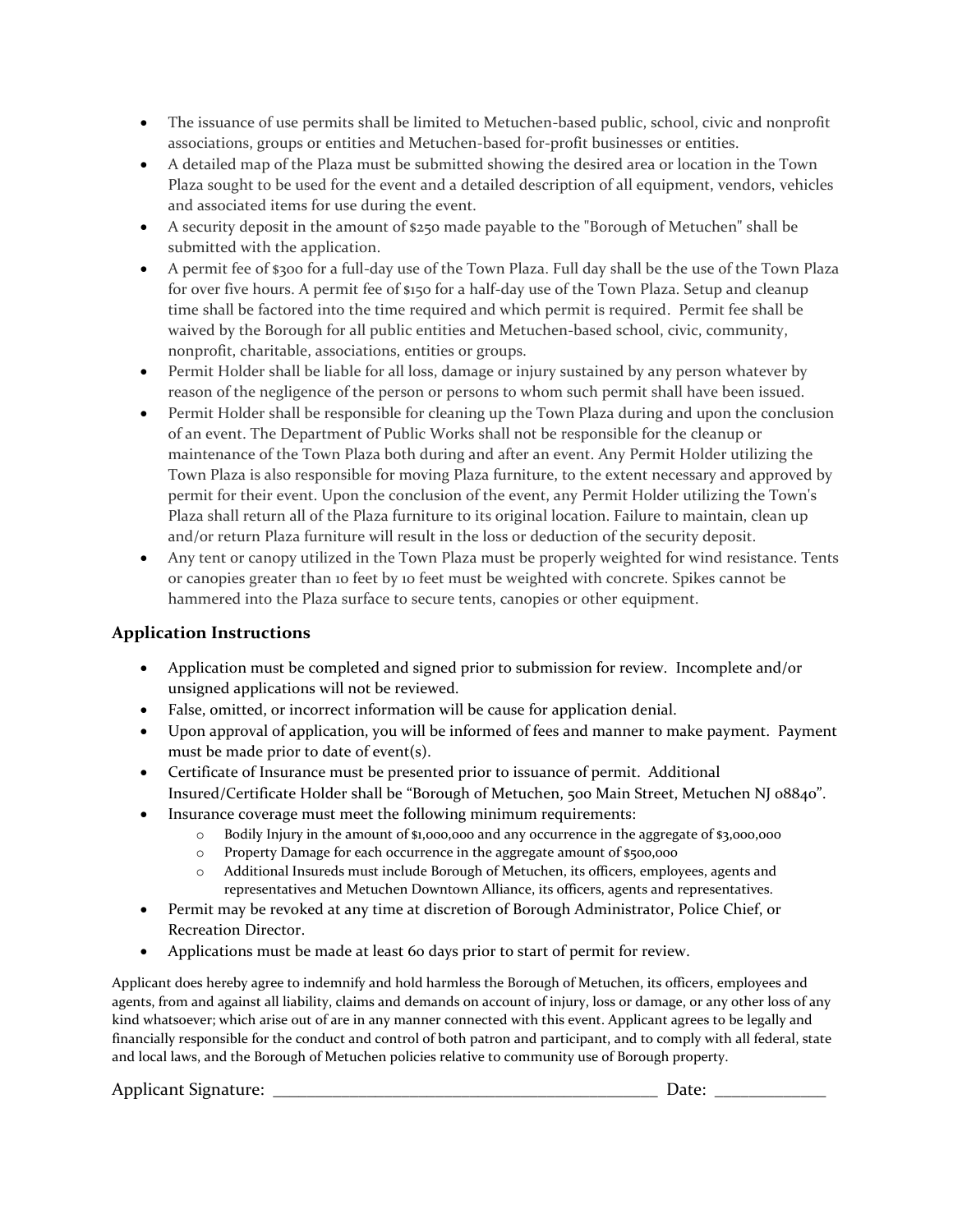## **Plaza Permit Application Review**

| Borough Administrator: $\Box$ Approved $\Box$ Denied $\Box$ Not Applicable |  |
|----------------------------------------------------------------------------|--|
|                                                                            |  |
| Recreation Director: △ Approved △ Denied △ Not Applicable                  |  |
|                                                                            |  |
| Police Chief: □ Approved □ Denied □ Not Applicable                         |  |
|                                                                            |  |
| Public Works Director:   Approved   Denied   Not Applicable                |  |
|                                                                            |  |
| Fire Chief: $\Box$ Approved $\Box$ Denied $\Box$ Not Applicable            |  |
|                                                                            |  |
| Application is $\Box$ Approved $\Box$ Denied                               |  |
|                                                                            |  |
| <b>Additional Fees:</b>                                                    |  |
|                                                                            |  |
|                                                                            |  |
|                                                                            |  |